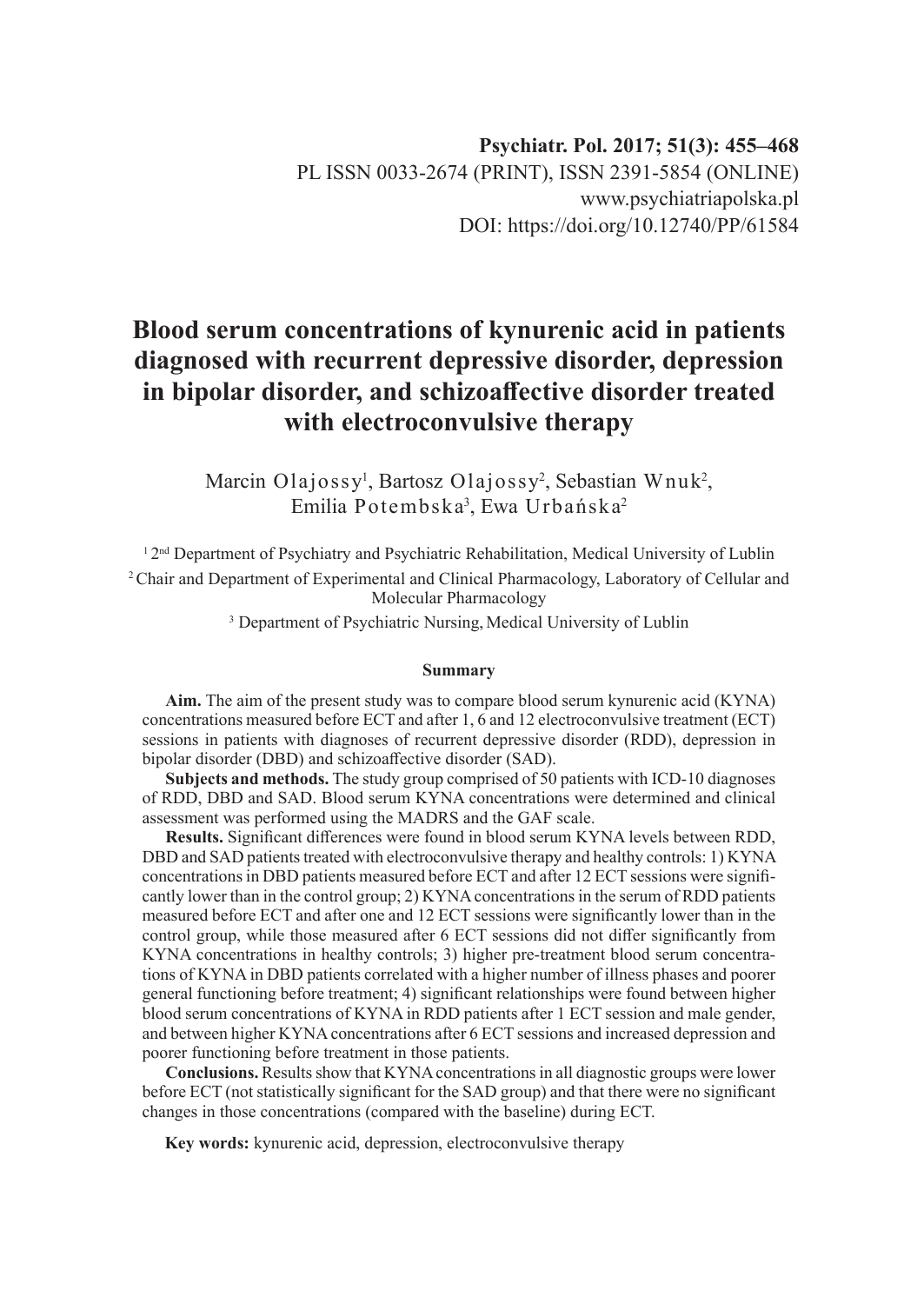## **Introduction**

In the last decade, there has been growing interest in the role of the glutamatergic system in the pathophysiology of mental diseases. Numerous studies [1–3] confirm that this system plays an important role in the pathophysiology of depression. Research on the role of the glutamatergic system in the pathogenesis of depression has been spurred by Trullas and Skolnick's [4] seminal discovery of antidepressant properties of the NMDA receptor antagonist – ketamine. Later studies showed that patients with depression had significantly higher blood serum and cerebrospinal fluid (CSF) levels of glutamate than healthy subjects [5]. Hashimoto et al. [6], in a *postmortem* study, found increased levels of glutamate in the frontal cortex of patients with bipolar disorder (BD) and major depression. Clinical studies conducted in the recent years have shown that administration of single doses of ketamine results in very rapid reduction of depressive symptoms [7–9]. By blocking NMDA receptors, ketamine unlocks the translation of the Brain Derived Neurotrophic Factor (BDNF) leading to an increase in the concentration of this factor [10]. However, the use of ketamine is limited due to its psychomimetic effects [10].

Kynurenic acid (KYNA) is an endogenous substance which modulates neurotransmission in the glutamatergic system [11]. It has been observed that depression is associated with reduced synthesis of the neuroprotective KYNA, an NMDA receptor antagonist; this decrease is accompanied by an increase in the synthesis of the neurotoxic quinolinic acid, which stimulates NMDA receptors [12]. It has been found in an animal model study that increased concentrations of quinolinic acid and 3-hydroxykynurenine are associated with increased anxiety [13], which is one of the symptoms of depressive disorders. Olson et al. [14] revealed that men with bipolar disorder (BD) in euthymia had higher CSF concentrations of KYNA than healthy controls.

The glutamate hypothesis of schizophrenia assumes that this disease involves insufficient glutamatergic stimulation, which leads indirectly (via insufficient stimulation of GABA) to dopaminergic overstimulation in the mesolimbic system, or directly (without the mediation of GABA) to insufficient stimulation in the mesocortical system [15]. Increased interest in the action of glutamate is also related to the psychomimetic properties of phencyclidine, a non-competitive inhibitor of the NMDA receptor [16]. Administered to healthy subjects, phencyclidine induces psychotic symptoms which resemble an acute episode of schizophrenia [16]. Baran et al. [17] have observed increased KYNA levels in the frontal cortex of patients with HIV-1 infection. Atlas et al. [18] have additionally found that acute psychotic symptoms in patients with HIV are accompanied by a nearly twofold increase in KYNA levels in the CSF, whereas in patients without psychotic symptoms, no such increase in KYNA has been observed. The authors believe that the occurrence of psychotic symptoms is caused by NMDA receptor hypofunction caused by an increase in KYNA [18].

Numerous studies confirm that patients with schizophrenia have increased concentrations of KYNA [19, 20]. Miller et al. [21], in a *postmortem* study, found increased concentrations of kynurenine in the anterior cingulate cortex of patients with schizophrenia and BD with psychotic features, but not in the brains of patients with depres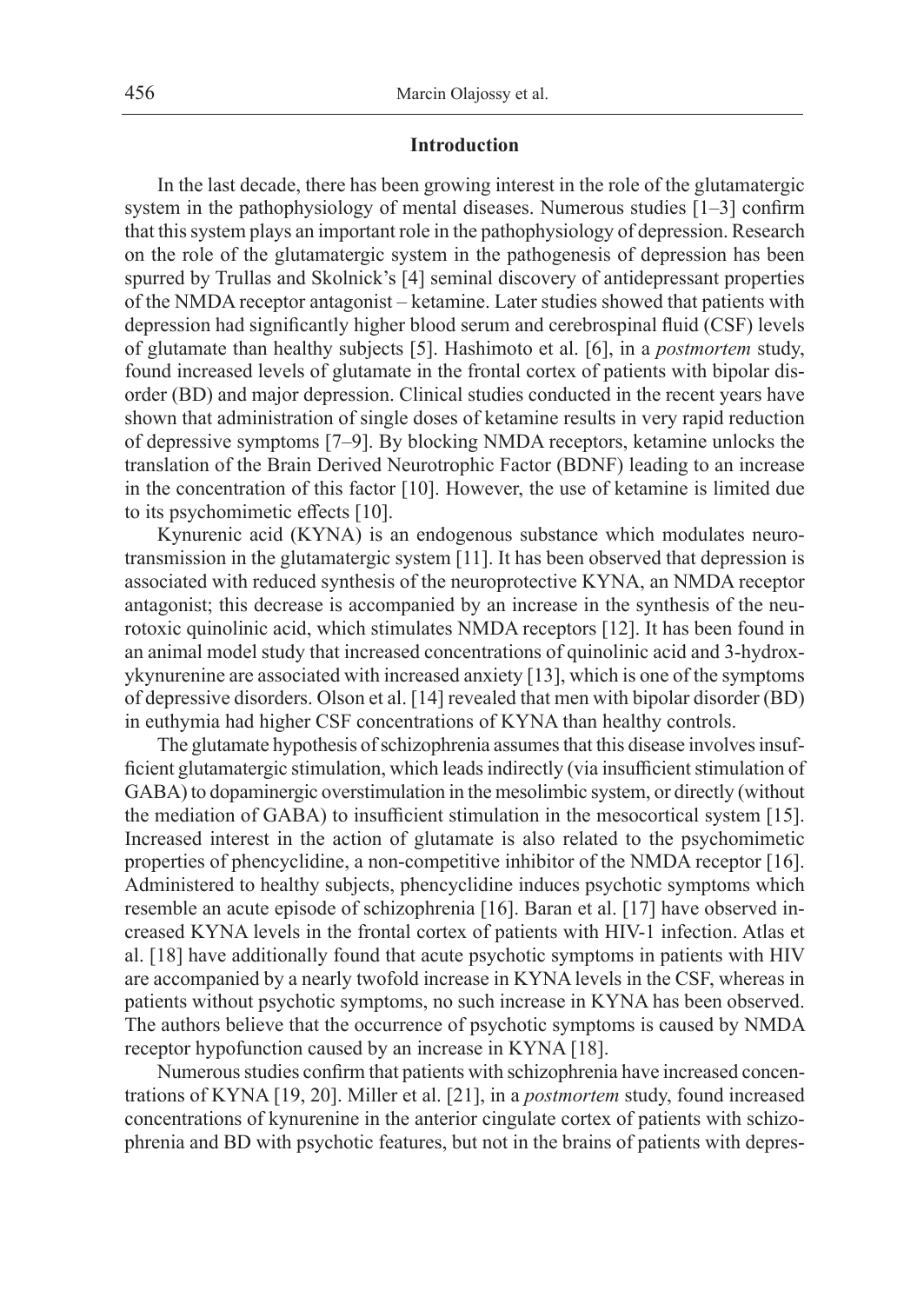sion. In schizophrenia and BD, an increase in the concentration of 2,3-dioxygenase is associated with an increase in the concentration of kynurenine; no such relationship has been observed in major depression [21]. This finding allowed the authors to conclude that schizophrenia and BD involved upregulation of the kynurenine pathway [21]. It has also been shown that increasing of the endogenous concentration of KYNA through administration of a KYNA precursor or a kynurenine 3-hydroxylase inhibitor enhances, similarly as in schizophrenia, the activity of neurons in the ventral cap [22].

On the basis of literature data, it is hypothesized that excessively high concentrations of KYNA can cause the development of psychotic disorders due to excessive blocking of the NMDA receptor, while too low concentrations of KYNA and weak blocking of the NMDA receptor by KYNA lead to overactivity of the glutamatergic system, which is observed in depression.

The aim of the present study was to compare blood serum concentrations of KYNA in patients diagnosed with recurrent depressive disorder (RDD), depression in bipolar disorder (DBD) and schizoaffective disorder (SAD) determined before treatment and after  $1<sup>st</sup>$ ,  $6<sup>th</sup>$  and  $12<sup>th</sup>$  ECT session.

#### **Study group**

The study group comprised of 50 patients (30 women and 20 men) with ICD-10 diagnoses of major depression with or without psychotic features in the course of recurrent depressive disorder (RDD), depression in bipolar disorder (DBD) and schizoaffective disorder (SAD). The subjects were inpatients of the Department of Psychiatry of the Medical University of Lublin.

RDD group consisted of 32 patients (19 women and 13 men). The mean age of RDD patients was  $49.41$  (*SD* = 12.73) years; the duration of symptoms was 11.69 (*SD* = 8.95) years; the mean number of phases of the illness was 4.53 (*SD* = 2.91); and the mean duration of the current phase of depression was 4.95 (*SD* = 3.23 ) months.

DBD group included 11 subjects (7 women and 4 men). The mean age of DBD patients was  $44.73$  (*SD* = 13.83) years; the duration of symptoms was  $10.91$  (*SD* = 4.97) years; the mean number of phases of the illness was  $5.82$  (*SD* = 2.68); and the mean duration of the current phase of depression was  $6.45$  (*SD* =  $6.21$ ) months.

SAD group consisted of 7 patients (4 women and 3 men). The mean age of SAD patients was  $33.29$  (*SD* = 8.56) years; the duration of symptoms was  $4.43$  (*SD* = 3.05) years; the mean number of phases of the illness was  $3.71$  (*SD* = 1.38); and the mean duration of the current phase of depression was 3.86 (*SD* = 2.48 ) months.

The control group consisted of 48 (25 women and 23 men) age-matched healthy subjects. The study was approved by the Clinical Research Ethics Committee of the Medical University of Lublin, Poland (decision KE-0254/3/2006).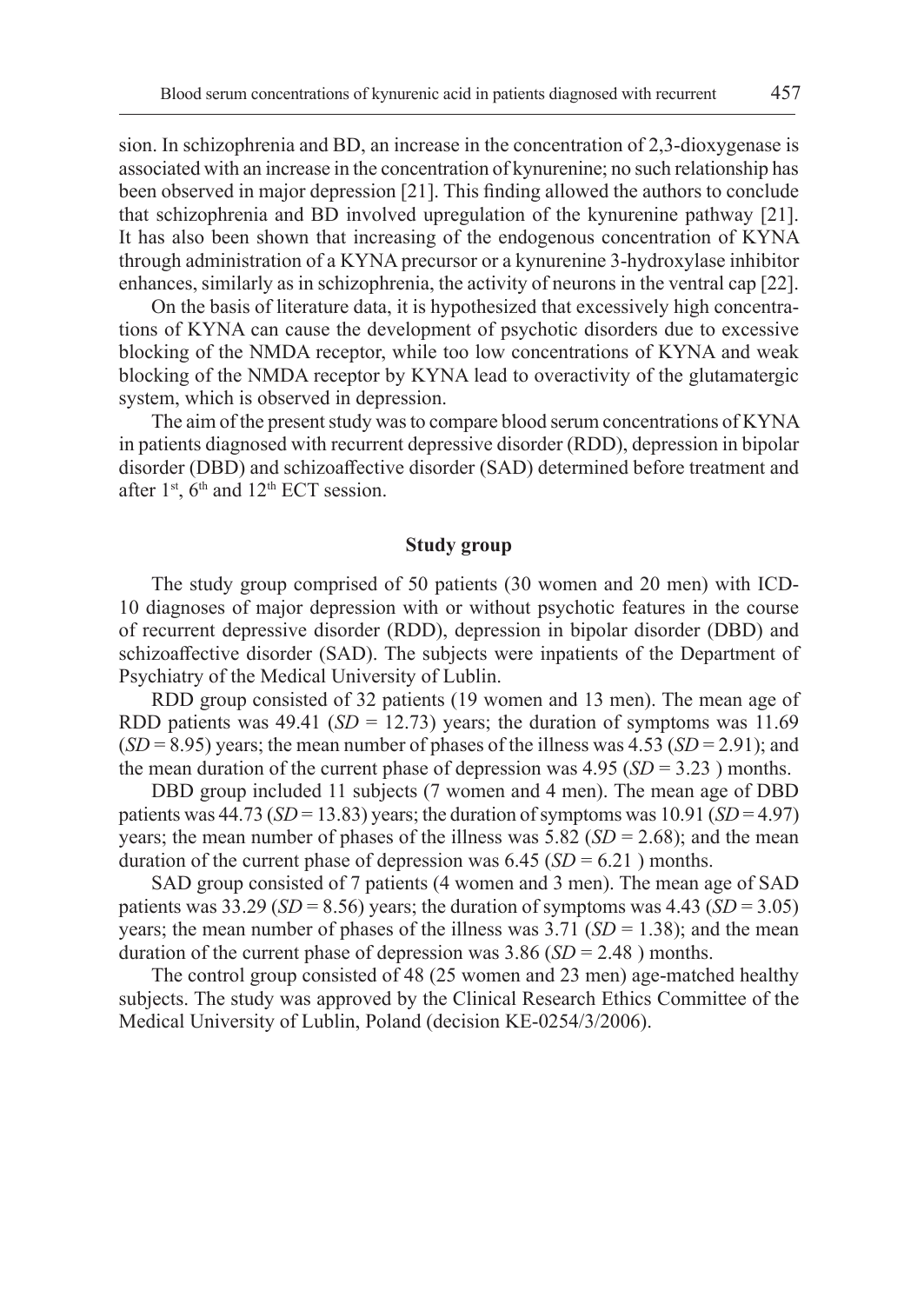## **Research methods**

## The ECT procedure

Patients were referred for ECT in accordance with relevant procedures after they had given their informed consent, had undergone an ECG, an EEG and laboratory tests to assess their physical state, and had been consulted by a neurologist and an internist. In accordance with the accepted principles, all patients referred for ECT were discontinued from all drugs that significantly affected the seizure threshold – this excluded the use of barbiturates, benzodiazepines, lithium and other mood-stabilizing drugs. The majority of the patients received antidepressants; most often, they were treated with a monotherapy of SSRIs, as this method is considered to be both safe and effective [23]. This procedure was mostly a continuation of existing treatment. Recruitment of a so-called pure group of patients who receive ECT alone is difficult and may raise ethical objections.

The therapeutic procedures for the application of ECT did not deviate from the standards recommended in Poland [23]. Bilateral ECT was performed using a Spectrum 500Q device in the fronto-temporal position, at suggested stimulus doses. Anesthetic premedication was used, namely, general anesthesia and muscle relaxation (injections of thiopental, succinylcholine and atropine). During premedication and after ECT, the patients were oxygenated. The treatment included 12 ECT sessions, two sessions per week.

#### Laboratory tests

## *Material for laboratory tests*

All patients enrolled in the study gave their informed consent to venous blood sampling. Blood was collected four times: before ECT and after the first, sixth and twelfth ECT session.

5.0 ml samples of native blood were drawn from the median cubital vein before the first ECT and half an hour after the first, sixth and twelfth (final) ECT. After collecting, the blood was centrifuged for 15 minutes at 3500 rpm, and then the supernatant was collected and frozen at −72°C.

The content of KYNA in serum was assessed at the Department of Experimental and Clinical Pharmacology of the Medical University of Lublin, using a Varian Pro Star 210 liquid chromatograph (California, USA). The chemical reagents used during the chromatographic evaluation of KYNA content in the test samples were from Baker B.V. (Deventer, the Netherlands). The supernatant was frozen using an Innova U-101 ultra low temperature lab freezer.

The material for analysis was prepared using a modified method by Turski et al. [11]. This method is based on the assumption that at appropriate pH values, KYNA is retained and then washed off into an ion exchange layer. Owing to this process, KYNA concentrations increase to values that can be detected during further analysis.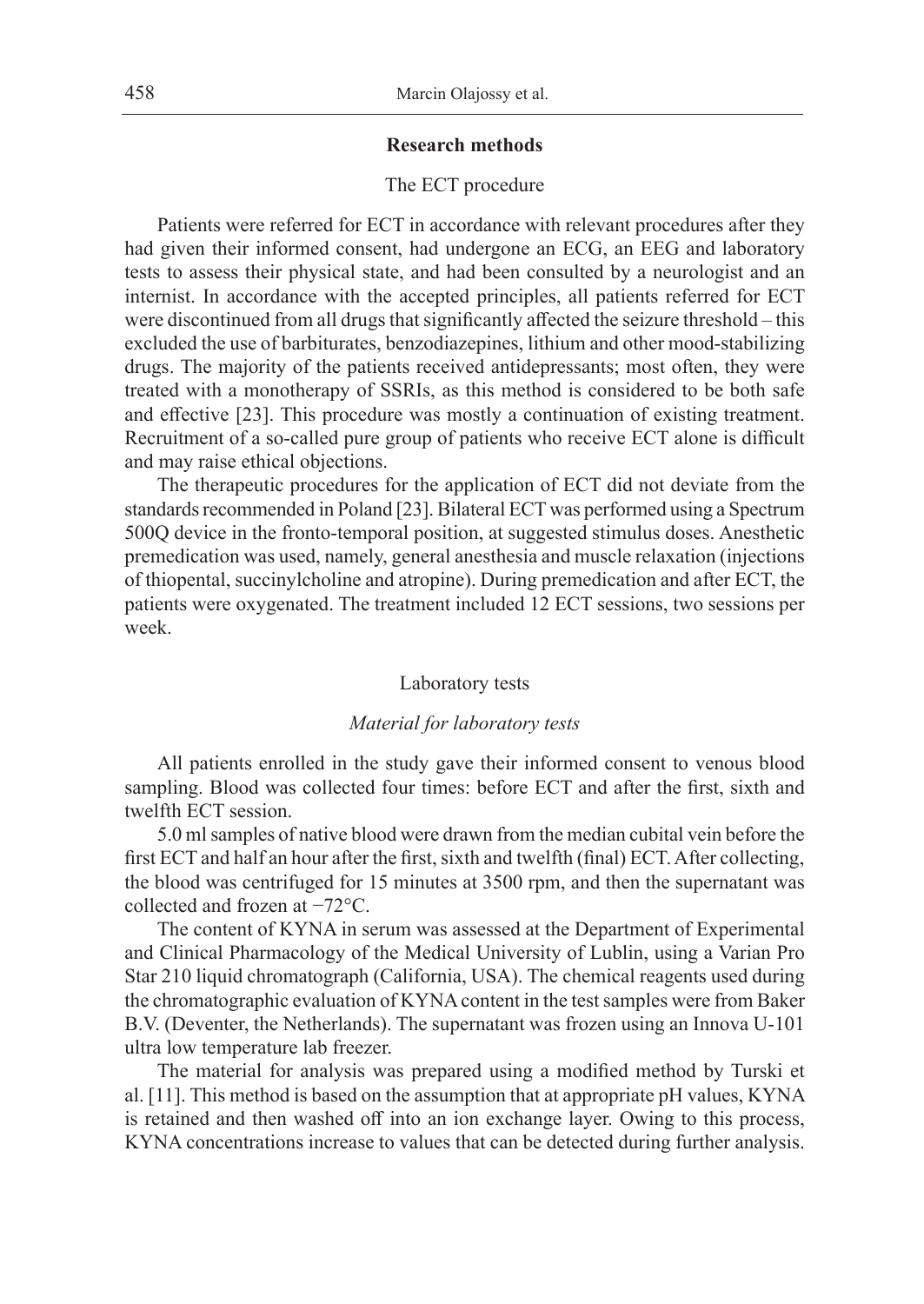Equivalent volumes of serum were mixed with 8% perchloric acid, stirred and centrifuged for 20 min at 4°C at 12 000 rpm. The following chemical reagents were used: Dowex 50-W, double-distilled water and 0.1 N hydrochloric acid. Pasteur columns, 0.5 cm in diameter, were filled with 0.3 ml of a 50% Dowex suspension in doubledistilled water  $(v/v)$ , and then with 1 ml of 0.1 N hydrochloric acid. 1 ml of undiluted samples was added to the Pasteur columns thus prepared. Then the columns were washed once again with 1 ml of 0.1 N hydrochloric acid and 1 ml of double-distilled water. Samples were deproteinized using Millipore syringe filters.

## Clinical rating scales

The severity of depressive disorders was assessed on the Montgomery–Åsberg Depression Rating Scale (MADRS) [24]. MADRS is a seven-point scale for assessing depression, in particular the so-called endogenous type. It shows good agreement with other psychometric instruments for depression rating and is often used in clinical trials which test the effectiveness of treatment. Severity of depression according to the MADRS score is as follows:  $0-11$  – no depressive symptoms,  $12-19$  – mild depression, 20–28 – moderate depression, 29–43 – severe depression, 44–60 – very severe depression. The subjects' social, occupational and psychological functioning was assessed using the Global Assessment of Functioning (GAF) scale [25].

Improvement of mental state was defined as a 30% reduction in symptoms on MADRS, as rated after 12 ECT sessions.

### Statistical tests

The results were analyzed statistically using STATISTICA 10.0PL software. Because the measurements were characterized by high skewness, results were presented as median, a measure of central tendency. Equality of distribution for each variable within normal distribution groups was tested using the Lilliefors' version of the Kolmogorov–Smirnov test as well as the Shapiro–Wilk test. Because the test variables did not have a normal distribution, non-parametric tests were used for further analysis. These tests are resistant to deviations from the assumptions of normality of distribution and heterogeneity of variance in the compared groups. Pairs of independent groups were compared using the Mann–Whitney *U* test. Three independent groups were compared using the Kruskal–Wallis ANOVA followed by multiple *post hoc* comparisons. Friedman's ANOVA with *post hoc* tests (Wilcoxon signed rank tests) was used to show differences among more than two dependent variables. The relationships among variables were determined by calculating Spearman's correlation coefficient.

#### **Results**

In the first stage of the study, the Mann–Whitney *U* test was used to compare blood serum concentrations of KYNA determined before treatment and after 1, 6 and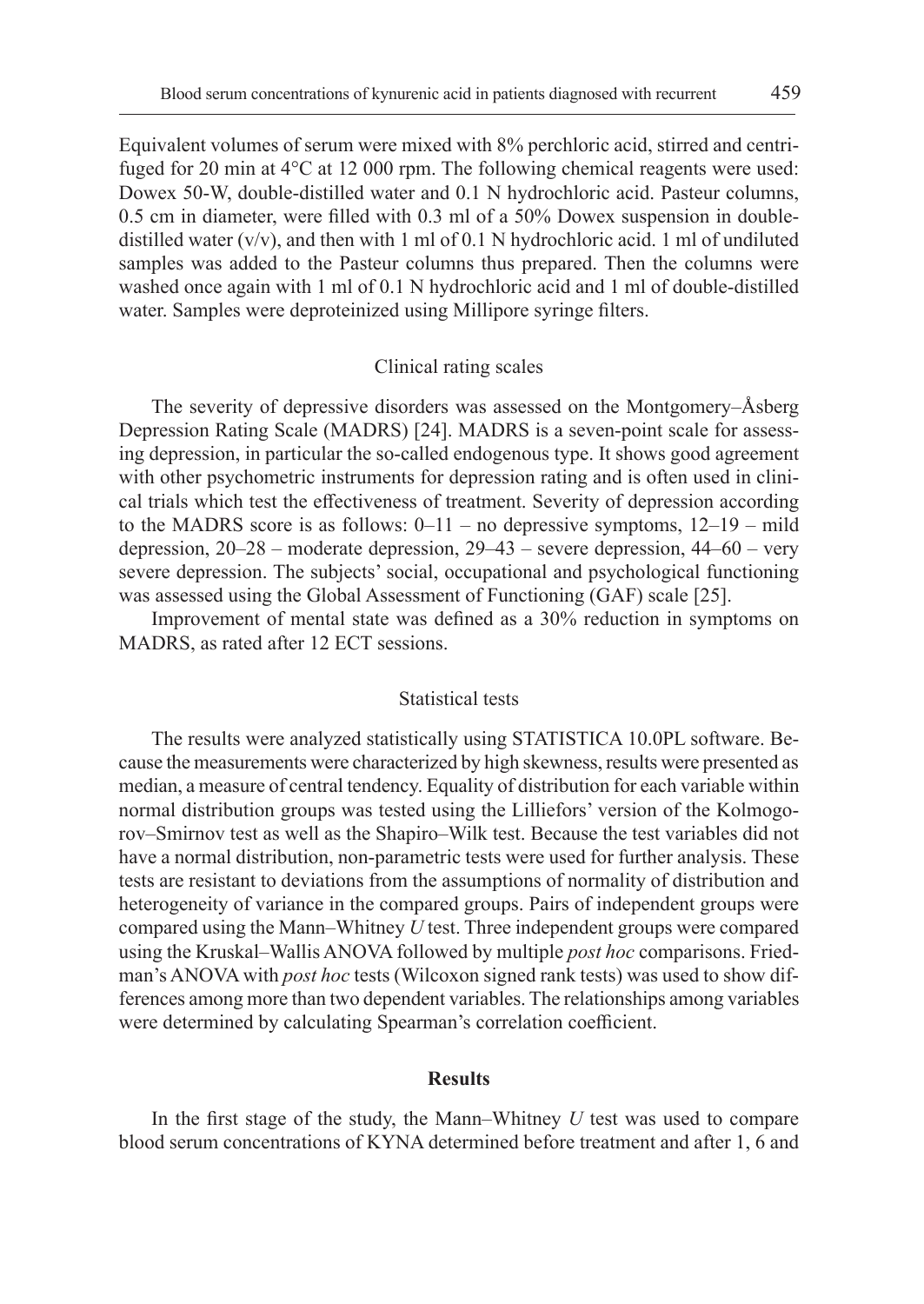12 ECT sessions in SAD (Table 1), DBD (Table 2) and RDD patients (Table 3) with blood serum KYNA concentrations of healthy controls.

| KYNA concentration         | Median     |               |         |      |
|----------------------------|------------|---------------|---------|------|
|                            | <b>SAD</b> | Control Group |         |      |
| Before treatment           | 0.16       | 0.20          | $-1.31$ | 0.19 |
| After 1 <sup>st</sup> ECT  | 0.13       | 0.20          | $-1.45$ | 0.15 |
| After 6 <sup>th</sup> ECT  | 0.12       | 0.20          | $-1.27$ | 0.21 |
| After 12 <sup>th</sup> ECT | 0.16       | 0.20          | $-0.85$ | 0.39 |

# Table 1. **Comparison of blood serum KYNA concentrations between SAD patients and controls**

| Table 2. Comparison of blood serum KYNA concentrations between DBD patients |  |  |
|-----------------------------------------------------------------------------|--|--|
| and controls                                                                |  |  |

| KYNA concentration         | Median     |               |         |      |
|----------------------------|------------|---------------|---------|------|
|                            | <b>DBD</b> | Control Group |         | р    |
| Before treatment           | 0.12       | 0.20          | $-2.44$ | 0.02 |
| After 1 <sup>st</sup> ECT  | 0.15       | 0.20          | $-1.60$ | 0.11 |
| After 6 <sup>th</sup> ECT  | 0.17       | 0.20          | $-1.50$ | 0.13 |
| After 12 <sup>th</sup> ECT | 0.11       | 0.20          | $-1.99$ | 0.05 |

| Table 3. Comparison of blood serum KYNA concentrations between RDD patients |  |  |
|-----------------------------------------------------------------------------|--|--|
| and controls                                                                |  |  |

| KYNA concentration         | Median     |               |         |      |
|----------------------------|------------|---------------|---------|------|
|                            | <b>RDD</b> | Control Group |         |      |
| Before treatment           | 0.15       | 0.20          | $-2.21$ | 0.03 |
| After 1 <sup>st</sup> ECT  | 0.15       | 0.20          | $-2.65$ | 0.01 |
| After 6 <sup>th</sup> ECT  | 0.18       | 0.20          | $-1.52$ | 0.13 |
| After 12 <sup>th</sup> ECT | 0.17       | 0.20          | $-2.18$ | 0.03 |

KYNA concentrations in SAD patients did not differ significantly from those in the control group. In DBD patients, KYNA concentrations before treatment and after 12 ECTs (post-treatment) were significantly lower than in the control group, while those determined after one and six ECTs did not differ from KYNA concentrations in healthy controls. Blood serum concentrations of KYNA in RDD patients before treatment and after 1 and 12 ECTs were significantly lower than in the control group.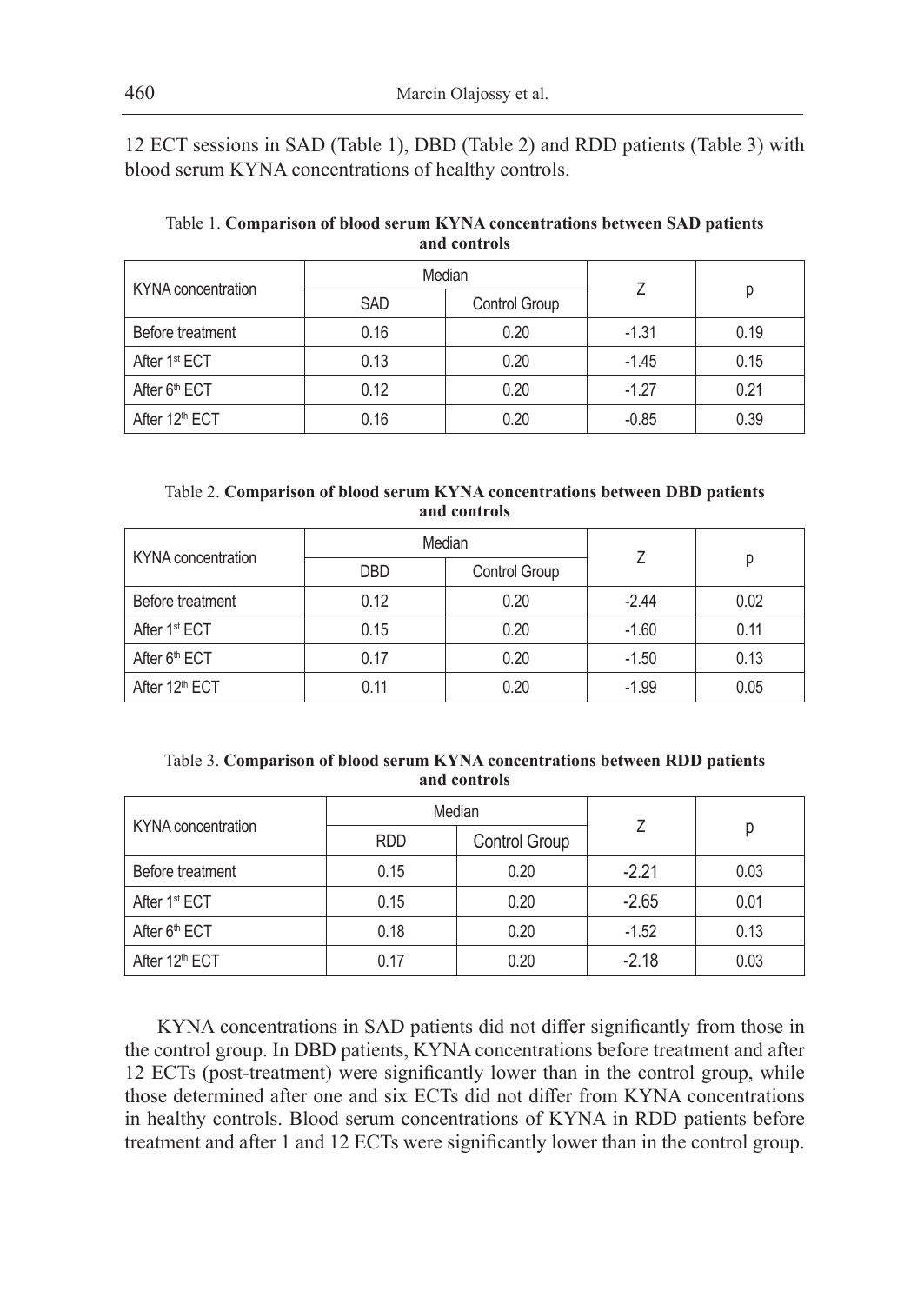After 6 ECTs, however, they reached a level that did not differ significantly from that in the control group.

The three groups of patients described in this study differed in the dynamics of changes in KYNA concentration during ECT, as shown graphically in Diagram 1



Diagram 1. **Comparison of blood plasma KYNA concentrations among RDD, DBD and SAD patients**

To answer the question whether pre-treatment blood serum concentrations of KYNA in patients diagnosed with RDD, DBD and SAD differed significantly from those determined after 1, 6 and 12 ECT sessions, the results were analyzed using Friedman's ANOVA and Kendall's coefficient of concordance. In patients with SAD, KYNA concentrations determined in the blood serum after 1 and 6 ECT sessions were lower than the baseline, and after 12 ECT sessions they reached the pre-treatment level. These changes, however, were not statistically significant ( $\chi^2$  = 0.66; *df* = 3; *p* = 0.88). KYNA concentrations in patients diagnosed with DBD after 1 and 6 ECT sessions were higher than the baseline and after 12 ECT sessions they decreased to a level below the baseline. The changes in KYNA concentration in this group of patients (DBD) were also statistically insignificant ( $\chi^2 = 0.33$ ,  $df = 3$ ,  $p = 0.95$ ). KYNA concentrations in the serum of patients diagnosed with RDD decreased slightly after the first ECT, then reached a level higher than the baseline after 6 ECT sessions to finally decrease after 12 ECT sessions to a level slightly higher than the baseline. Also in this group of patients, the changes in the concentration of KYNA during ECT were not statistically significant ( $\chi^2 = 1.41$ ,  $df = 3$ ,  $p = 0.70$ ).

In summary, pre-treatment and post-treatment blood serum KYNA concentrations in SAD and RDD patients were comparable and were, at the same time, higher than KYNA concentrations in the serum of patients with DBD. After 1 and 6 ECT sessions,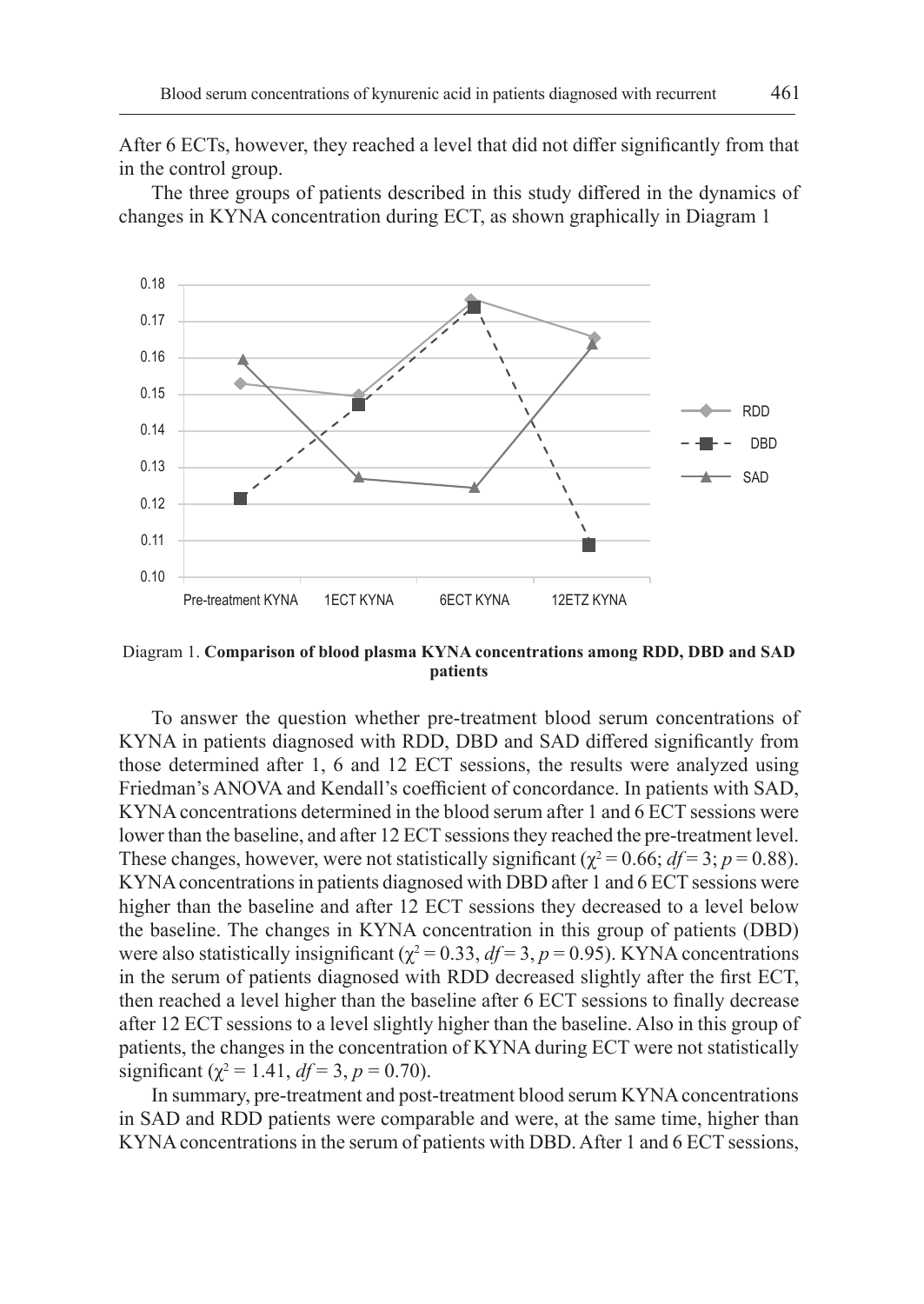KYNA concentrations in DBD and RDD patients increased to a similar level, while in SAD patients these concentrations decreased.

To find out whether and what relationships existed between blood serum KYNA concentrations in RDD, DBD and SAD patients, on the one hand, versus sociodemographic variables (gender, age and number of illness phases) and patients' scores on the used clinical scales (MADRS and GAF), on the other hand, Spearman's rho correlation coefficients were calculated (Table 4).

|            |                                                            | Spearman's rho | р     |
|------------|------------------------------------------------------------|----------------|-------|
| <b>RDD</b> | KYNA after 1 <sup>st</sup> ECT & gender                    | 0.35           | 0.05  |
|            | KYNA after 6th ECT session & pre-treatment MADRS           | 0.35           | 0.05  |
|            | KYNA after 6 <sup>th</sup> ECT session & pre-treatment GAF | $-0.34$        | 0.05  |
| <b>DBD</b> | Pre-treatment KYNA & number of phases                      | 0.64           | 0.04  |
|            | Pre-treatment KYNA & pre-treatment GAF<br>$-0.67$          |                | 0.03  |
| <b>SAD</b> | KYNA after 1 <sup>st</sup> ECT & gender                    | 0.93           | 0.003 |
|            | KYNA after 12 <sup>th</sup> ECT session & gender           | 0.83           | 0.04  |

Table 4. **Spearman's rho correlation coefficient between patients' KYNA concentrations and demographic and clinical data**

In SAD patients, higher blood serum concentrations of KYNA after 1 ECT correlated with older age, and higher KYNA concentrations after 12 ECT sessions were associated with male gender. Higher pre-treatment blood serum concentrations of KYNA in DBD patients correlated with a higher number of illness phases and poorer general functioning before treatment. These results show that there are significant relationships between higher blood serum concentrations of KYNA in RDD patients after 1 ECT session and male gender, and between higher KYNA concentrations after 6 ECT sessions and increased depression and poorer functioning before treatment.

#### **Discussion**

The results obtained in the present study show that there are significant differences between pre-treatment and post-treatment blood serum concentrations of KYNA in DBD and RDD patients, on the one hand, and KYNA concentrations in the blood plasma of healthy people, on the other hand. Serum concentrations of KYNA in BDB patients before and after treatment were significantly lower than the concentrations of KYNA in the control group; they increased during treatment (after 1 and 6 ECT sessions), but did not differ significantly from KYNA levels in healthy individuals. The results obtained in this work are consistent with a previous study by Olajossy [26], who observed significantly lower concentrations of KYNA in patients with depression in BD. Myint et al. [27] have pointed out that the path of changes in the metabolism of tryptophan and kynurenine in response to treatment in BD goes in two directions. These researchers showed, by calculating the KYNA to kynurenine ratio, how much of the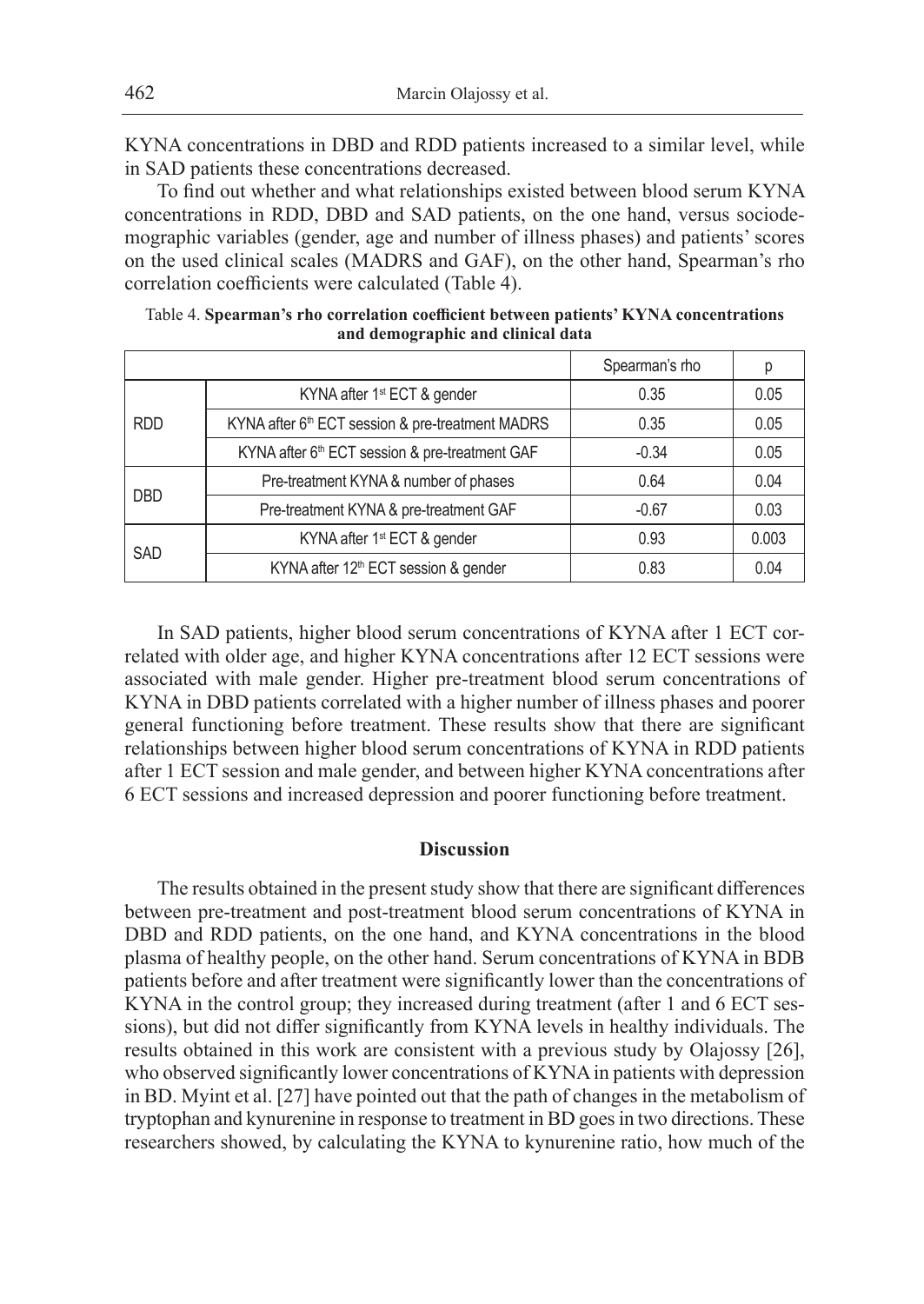antagonist went to a specific metabolic pathway. They found that this ratio was lower in patients with major depression in the course of BD. According to Myint et al. [27], BD can be associated with a weakening of the neuroprotective factor. In this present study, KYNA concentrations in the serum of RDD patients before and after treatment and after one ECT were also significantly lower than the concentrations of KYNA in healthy individuals. KYNA concentrations determined after 6 ECT sessions were also the highest in this group of patients, but they did not differ significantly from the levels of KYNA in the control group. These results fully correspond with literature data, which show that patients with depression have significantly lower blood plasma levels of KYNA compared to healthy individuals [26–29]. Pre-treatment, mid-treatment and post-treatment KYNA concentrations in the blood plasma of patients with depression in the course of schizoaffective disorder did not differ significantly from KYNA levels in healthy subjects, but it should be noted that mid-treatment KYNA concentrations were lower than both the baseline and post-treatment KYNA levels.

Considering these results, it seems important to analyze the dynamics of changes in KYNA concentrations in the blood plasma of patients from the studied groups. The reduction in KYNA concentration after 6 ECT sessions was greater in DBD patients than in RDD patients. These results may provide a clue as to the selection of the optimal number of ECT sessions and type of treatment for patients suffering from different disorders.

The analyses conducted in this paper show that higher pre-treatment concentrations of KYNA in the blood plasma of DBD patients correlate with a larger number of phases of the illness and poorer general functioning before treatment, and higher concentrations of KYNA in RDD patients after 6 ECT sessions correlate with increased depression and poorer functioning of the subjects prior to treatment.

A review of the literature data regarding KYNA concentrations in various psychiatric disorders shows that a study should be conducted on KYNA concentrations in euthymia and mania in bipolar disorder with and without psychotic features, as well as in other disease entities in which psychotic features are observed. The present findings combined with the results reported in the literature suggest that, in the future, KYNA could become a marker of various mental disorders.

The study examined the effects of ECT on KYNA concentrations in SAD patients, where there were no significant differences in baseline values between the test group and the control group, as differences between the groups could emerge in the course of successive ECT sessions. Undoubtedly, it would be useful to know the nature and dynamics of these changes. A major difficulty is drawing a blood samples from the patients after each ECT session, because patients with depressive disorders irrespective of their typology may regard each subsequent diagnostic procedure that does not brings them to the wellbeing as burdensome and stressful, which can have the impact on their health. At this point it is difficult to skip the ethical and methodological problems (frequency of using the clinical scales) related to this procedure. Moreover, the measurement error must be taken into account. The authors found no significant differences in KYNA concentrations between the group of SAD patients before ECT and the control group, which does not mean that there were no real differences. An analysis of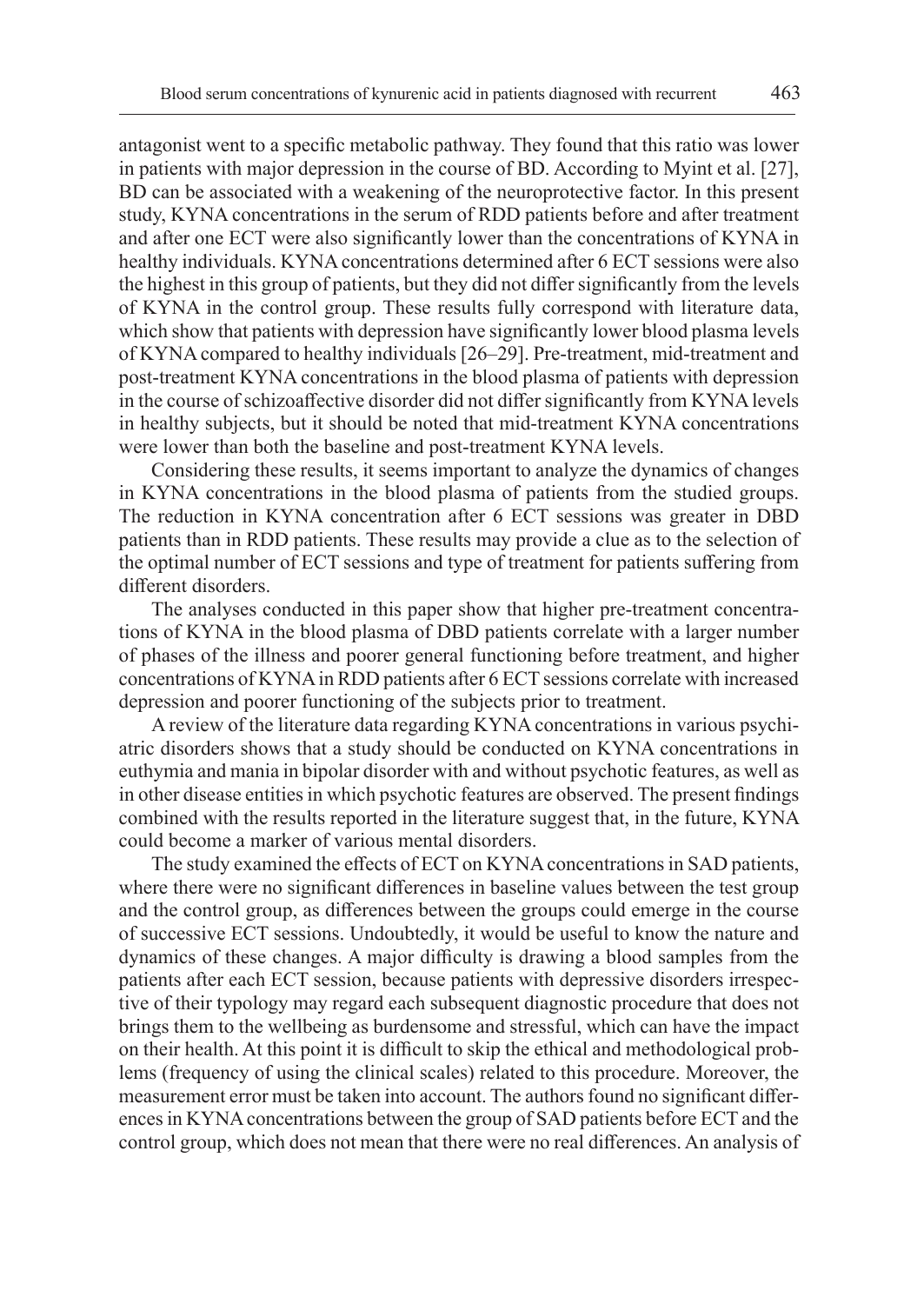the power of the test showed that it had a statistical power of 0.075 ( $1-\beta = 0.075$ ). The probability of finding statistically significant differences of at least 0.20 in a population is 7.5/100. We have no grounds for claiming that there are no differences, because this could only be stated if no statistical differences were found and the power of the test was high, i.e.,  $1-\beta > 0.80$ . Therefore, our study has a developmental and hypothesisgenerating character and requires recruitment of a larger cohort of patients. The value of the study is that it points to the need for further research on larger patient samples. The correlation method presented in Table 4 highlights correlations for which statistical significance was observed. Because of the multiplicity of described parameters for the different treatment groups, presented data may cast the impression of a certain selectivity of the media. Avaluable direction of the continuation of this research could be a statement of changes in KYNA concentration with the severity of symptoms depending on the number of ECT sessions. This may be a chance for reference a changes in the KYNA concentration to the clinical status of patients and to evaluate KYNA as a biomarker of the illness.

In the literature, there are a number of discrepancies regarding the content of KYNA in different CNS structures as well as the cerebrospinal fluid (CSF) and plasma both in animals and in humans. The lowest reported CSF concentrations of KYNA were  $0.5\pm1.1$  pmol/l [30], but some researchers also found concentrations that were several times higher, up to 4.09±0.14 pmol/l [31]. Similarly, plasma KYNA concentrations described in the literature ranged from 3.91±1.84 nM [32] to 59.6±20.5 nM [33]. There are also a number of reports on changes in the content of KYNA in the course of CNS diseases, in the structures of the brain, CSF and blood serum. Of course, data on CNS concentrations mainly come from experimental studies and should be extrapolated to corresponding disorders in humans with caution. A similar caution should be exercised in interpreting the results obtained from *postmortem* examinations. As it is known, KYNA production is modulated by a number of factors such as pH and the content of ions, glucose or other components [34, 35]. One must agree that often there is no mutual dependence between plasma and CNS concentrations of KYNA. What is more, CSF concentrations of KYNA also differ from them. One example of this lack of correlation are the trends of changes in KYNA concentrations in patients with schizophrenia, where increases in serum concentrations of KYNA have been reported to be accompanied by both no changes in CSF concentrations and increased CSF KYNA concentrations [20, 36–37]. An additional problem is the fact that the passage of both tryptophan and kynurenine is subject to many peripheral regulatory processes such as peripheral changes in the concentrations of branched-chain and aromatic amino acids, competing for the same LAT (large neutral amino acid transporters) of the BBB (blood brain barrier), which strongly influence the peripheral metabolism of tryptophan [38].

The aim of our study was to search for a parameter which could be a useful practical tool for monitoring the effectiveness of treatment. We do agree that determination of KYNA concentrations in the brain tissue or CSF would be a much better way of monitoring them, but not from the point of view of clinical practice. In our opinion, it would be extremely difficult to require patients to agree to have their CSF collected for KYNA determination, because the sampling procedure may involve the risk of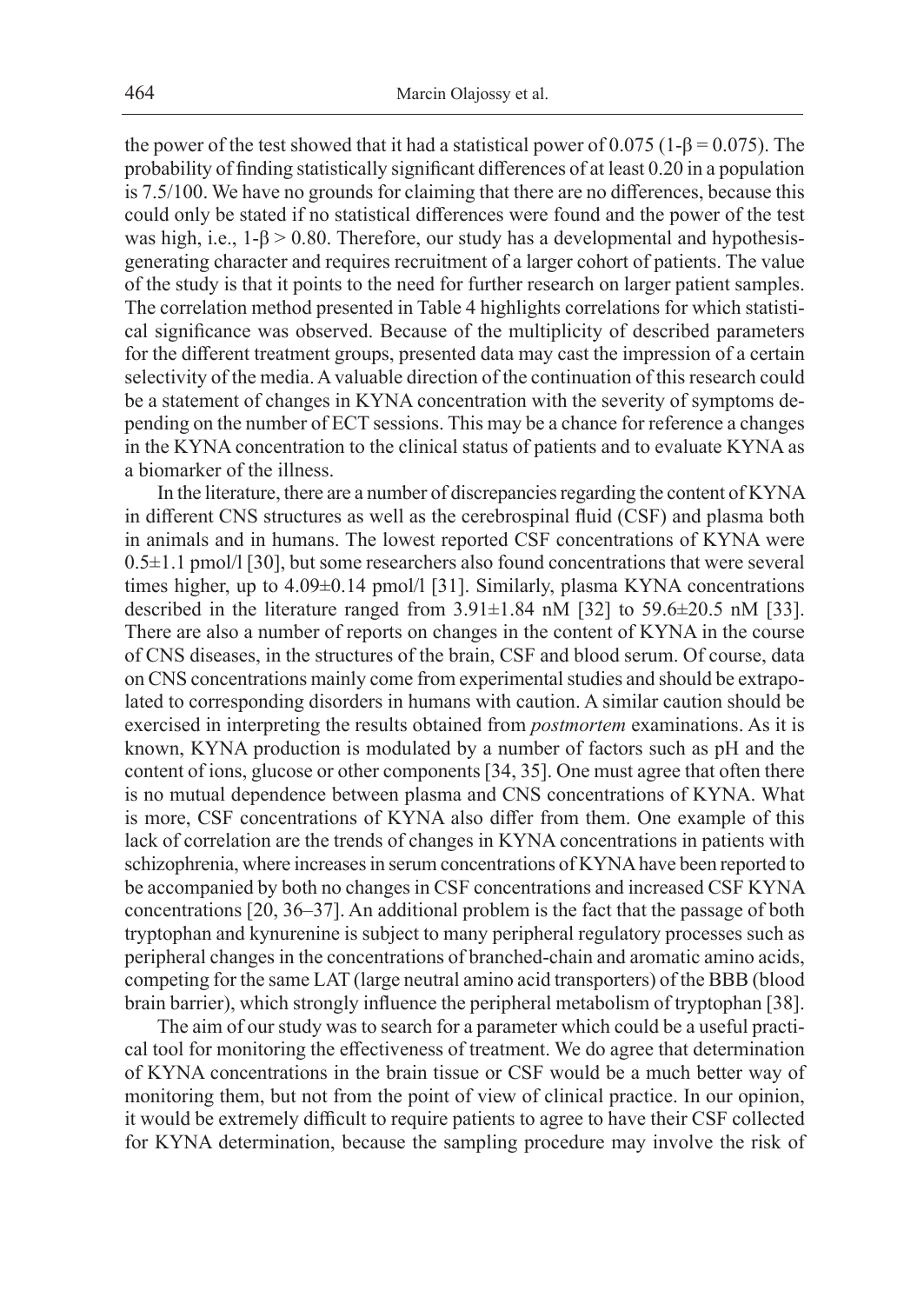complications ranging from post-puncture syndrome through infectious complications to cerebellar tonsillar herniation into the foramen magnum. The risk associated with the repetition of this procedure in the patients and the exposure of controls to it was the decisive factor in eliminating CSF from our study. The easy availability of peripheral blood and ease of sampling as well as the small burden that blood sampling imposes on patients make the content of various substances in blood serum a basic clinically useful parameter. Of course, interpretation of the results requires that the influence of other diseases and medication, gender, age and even the patient's diet is excluded. However, along the same lines, even the simple and routinely used blood count tests are burdened with a high error resulting from the impact of a number of interfering factors. It seems that at the present stage of knowledge about the role of KYNA in the etiopathogenesis of various diseases, it is more meaningful to study the dynamics and trends of changes in KYNA concentrations in a given person undergoing a specific procedure than to study absolute values of KYNA. Similarly, it would be difficult to relate the obtained results to the concentrations occurring in healthy controls, the more so that this would entail ethical dilemmas associated with the application of a given treatment in healthy subjects.

# **Conclusions**

- 1. Pre-treatment and post-treatment KYNA concentrations in DBD patients were significantly lower than in the control group.
- 2. KYNA concentrations in the serum of RDD patients measured before ECT and after one and twelve ECT sessions were significantly lower than in the control group, while those measured after the sixth ECT session did not differ significantly from KYNA concentrations in healthy controls.
- 3. In SAD patients, higher blood serum concentrations of KYNA after one ECT session correlated with older age, and higher KYNA concentrations after twelve ECT sessions were associated with male gender.
- 4. Higher pre-treatment blood serum concentrations of KYNA in DBD patients correlated with a higher number of illness phases and poorer general functioning before treatment.
- 5. Significant relationships were found between higher blood serum concentrations of KYNA in RDD patients after one ECT session and male gender, and between higher KYNA concentrations after six ECT sessions and increased depression and poorer functioning before treatment.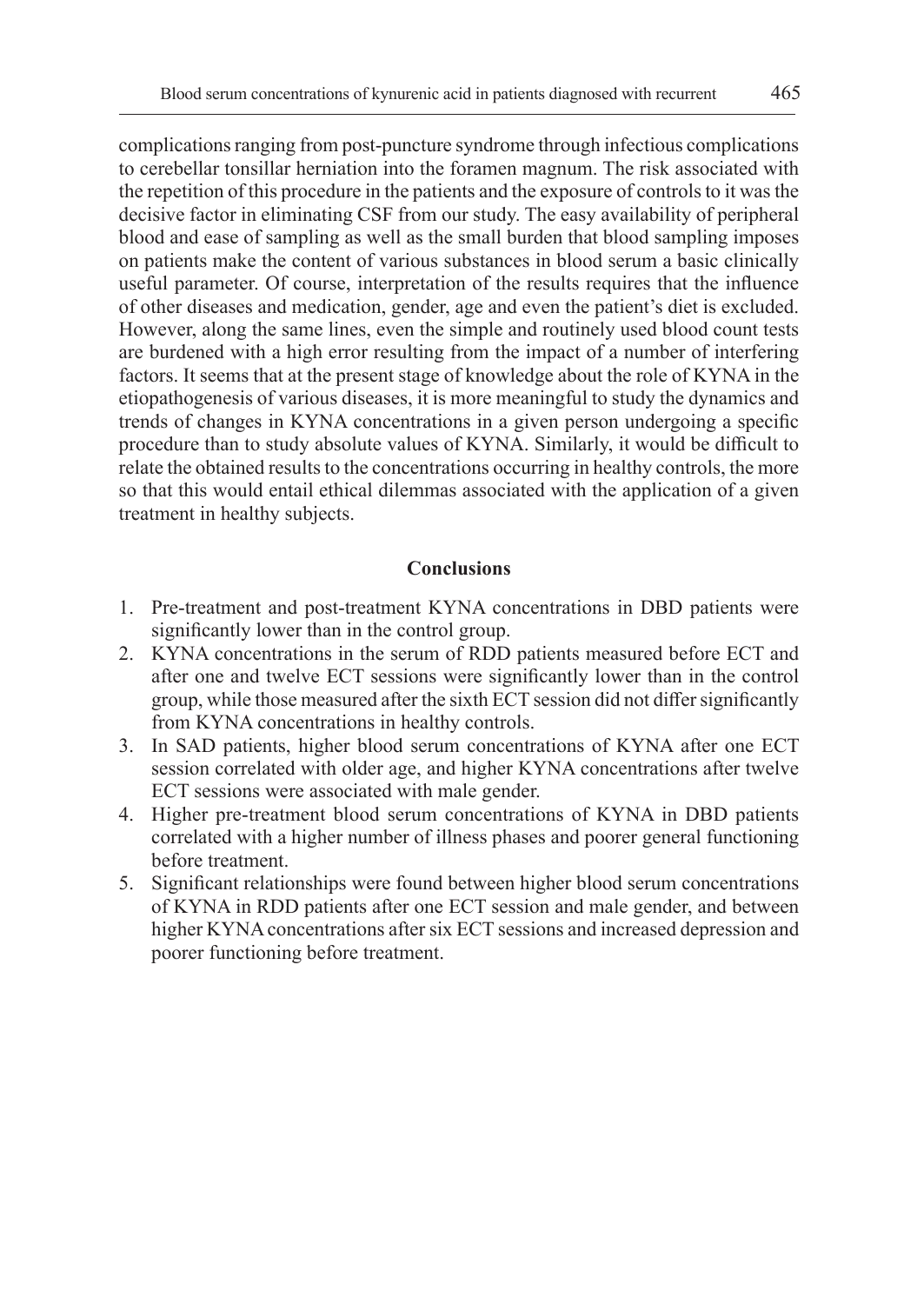## **References**

- 1. Hashimoto K. *The role of glutamate on the action of antidepressants*. Prog. Neuro-Psychoph. 2011; 35(7): 1558–1568. doi:10.1016/j.pnpbp.2010.06.013.
- 2. Sanacora G, Treccani G, Popoli M. *Towards a glutamate hypothesis of depression: An emerging frontier of neuropsychopharmacology for mood disorders*. Neuropharmacology 2012; 62(1): 63–77. doi:10.1016/j.neuropharm.2011.07.036.
- 3. Tokita K, Yamaji T, Hashimoto K. *Roles of glutamate signaling in preclinical and/or mechanistic models of depression*. Pharmacol. Biochem. Beh. 2012; 100(4): 688–704. doi:10.1016/j. pbb.2011.04.016.
- 4. Trullas R, Skolnick P. *Functional antagonists at the NMDA receptor complex exhibit antidepressant actions*. Eur. J. Pharmacol. 1990; 185(1): 1–10. doi:10.1016/0014-2999(90)90204-J.
- 5. Levine J, Panchalingam K, Rapoport A, Gershon S, McClure RJ, Pettegrew JW. *Increased cerebrospinal fluid glutamine levels in depressed patients*. Biol. Psychiat. 2000; 47(7): 586–593. doi:10.1016/S0006-3223(99)00284-X.
- 6. Hashimoto K, Sawa A, Iyo M. *Increased levels of glutamate in brains from patients with mood disorders*. Biol. Psychiat. 2007; 62(11): 1310–1316. doi:10.1016/j.biopsych.2007.03.017.
- 7. Rybakowski JK, Permoda-Osip A, Skibinska M, Adamski R, Bartkowska-Sniatkowska A. *Single ketamine infusion in bipolar depression resistant to antidepressants: are neurotrophins involved?*  Hum. Psychopharm. Clin. 2013; 28(1): 87–90. doi:10.1002/hup.2271.
- 8. Price RB, Nock MK, Charney DS, Mathew SJ. *Effects of intravenous ketamine on explicit and implicit measures of suicidality in treatment-resistant depression*. Biol. Psychiat. 2009; 66(5): 522–526. doi:10.1016/j.biopsych.2009.04.029.
- 9. Zarate CA Jr, Singh JB, Carlson PJ, Brutsche NE, Ameli R, Luckenbaugh DA et al. *Arandomized trial of an N-methyl-D-aspartate antagonist in treatment-resistant major depression*. Arch. Gen. Psychiat. 2006; 63(8): 856–864. doi:10.1001/archpsyc.63.8.856.
- 10. Kavalali ET, Monteggia LM. *Synaptic mechanisms underlying rapid antidepressant action of ketamine*. Am. J. Psychiat. 2012; 169(11): 1150–1156. doi.org/10.1176/appi.ajp.2012.12040531.
- 11. Turski WA, Nakamura M, Todd WP, Carpenter BK, Whetsell WO Jr, Schwarcz R. *Identification and quantification of kynurenic acid in human brain tissue*. Brain Res. 1988; 454(1–2): 164–169. doi:10.1016/0006-8993(88)90815-3.
- 12. Müller N, Schwarz MJ. *A psychoneuroimmunological perspective to Emil Kraepelins dichotomy: schizophrenia and major depression as inflammatory CNS disorders*. Eur. Arch. Psych. Clin. N. 2008; 258(Suppl. 2): 977–106. doi:10.1007/s00406-008-2012-3.
- 13. Lapin IP. *Neurokynurenines (NEKY) as common neurochemical links of stress and anxiety*. Adv. Exp. Med. Biol. 2003; 527: 121–125. doi:10.1007/978-1-4615-0135-0\_14.
- 14. Olsson SK, Samuelsson M, Saetre P, Lindström L, Jönsson EG, Nordin C et al. *Elevated levels of kynurenic acid in the cerebrospinal fluid of patients with bipolar disorder*. J. Psychiatr. Neurosci. 2010; 35(3): 195–199. doi:10.1503/jpn.090180.
- 15. Wciórka J. *Psychozy schizofreniczne*. In: Pużyński S, Rybakowski J, Wciórka J. ed. *Psychiatria kliniczna*. Wroclaw: Elsevier Urban & Partner; 2011.
- 16. Javitt DC, Zukin SR. *Recent advances in the phencyclidine model of schizophrenia*. Am. J. Psychiat. 1991; 148(10): 1301–1308. doi:org/10.1176/ajp.148.10.1301.
- 17. Baran H, Hainfellner JA, Kepplinger B, Mazal PR, Schmid H, Budka H. *Kynurenic acid metabolism in the brain of HIV-1 infected patients*. J. Neural. Transm. 2000; 107(10): 1127–1138. doi:10.1007/s007020070026.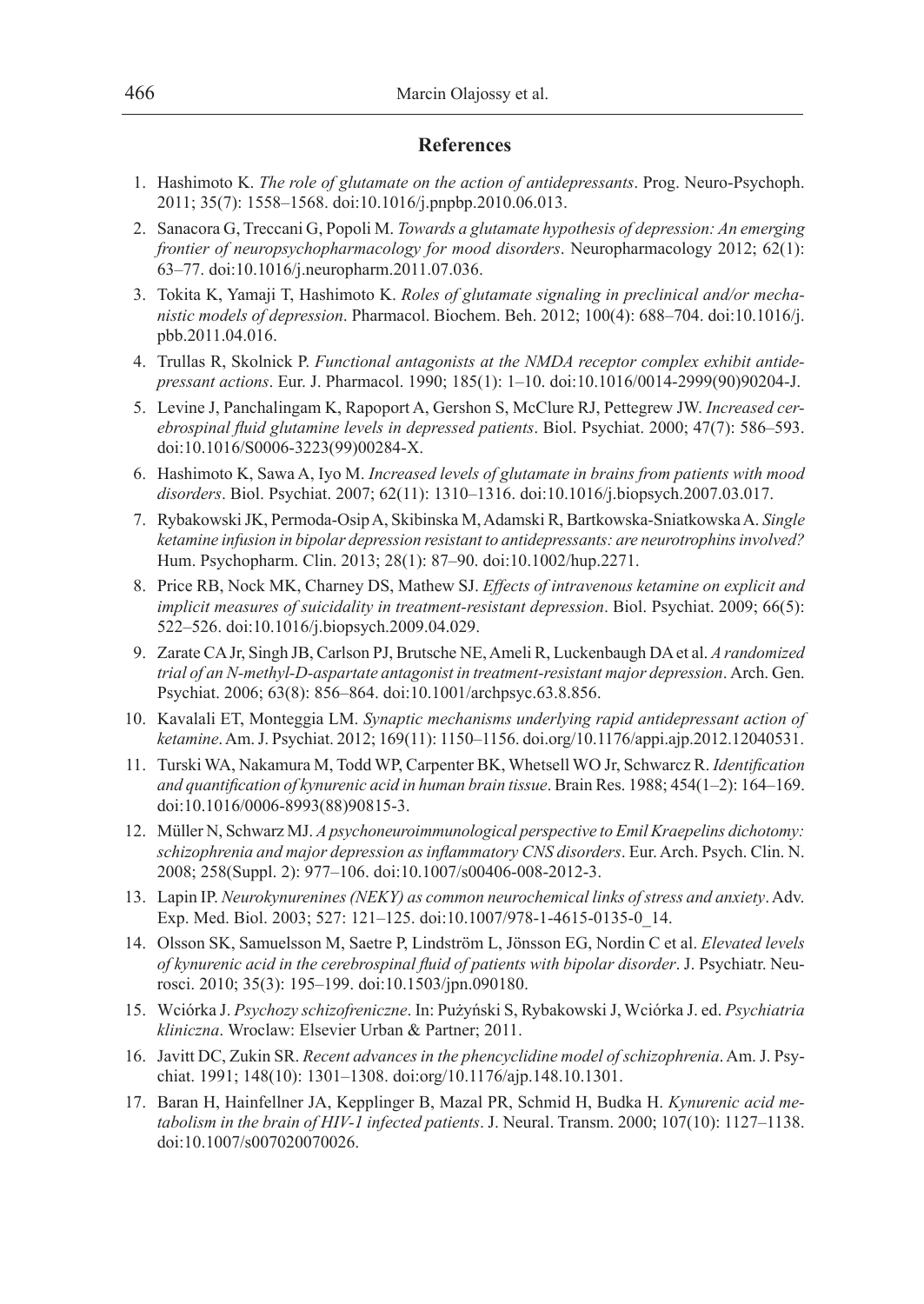- 18. Atlas A, Gisslén M, Nordin C, Lindström L, Schwieler L. *Acute psychotic symptoms in HIV-1 infected patients are associated with increased levels of kynurenic acid in cerebrospinal fluid*. Brain Behav. Immun. 2007; 21(1): 86–91. doi:10.1016/j.bbi.2006.02.005.
- 19. Erhardt S, Blennow K, Nordin C, Skogh E, Lindström LH, Engberg G. *Kynurenic acid levels are elevated in the cerebrospinal fluid of patients with schizophrenia*. Neurosci. Lett. 2001; 313(1–2): 96–98. doi:10.1016/S0304-3940(01)02242-X.
- 20. Nilsson LK, Linderholm KR, Engberg G, Paulson L, Blennow K, Lindström LH et al. *Elevated levels of kynurenic acid in the cerebrospinal fluid of male patients with schizophrenia.* Schizophr. Res. 2005; 80(2–3): 315–322. doi:10.1016/j.schres.2005.07.013.
- 21. Miller CL, Llenos IC, Dulay JR, Weis S. *Upregulation of the initiating step of the kynurenine pathway in postmortem anterior cingulate cortex from individuals with schizophrenia and bipolar disorder*. Brain Res. 2006; 1073-1074: 25–37. doi:10.1016/j.brainres.2005.12.056.
- 22. Erhardt S, Olsson SK, Engberg G. *Pharmacological manipulation of kynurenic acid: potential in the treatment of psychiatric disorders*. CNS Drugs. 2009; 23(2): 91–101. doi:10.2165/00023210- 200923020-00001.
- 23. Zyss T. *Elektrowstrząsy: wprowadzenie do bioelektrycznej natury zaburzeń depresyjnych*. Warsaw: Elmico; 2009.
- 24. Montgomery SA, Åsberg M. *A new depression scale designed to be sensitive to change*. Brit. J. Psychiat. 1979; 134(4): 382–389. doi:10.1192/bjp.134.4.382.
- 25. American Psychiatric Association. *Diagnostic and Statistical Manual of Mental Disorders*, 4th ed. Washington, DC; 1995.
- 26. Olajossy M. *Poziom kwasu kynureninowego w surowicy chorych na depresję leczonych elektrycznie*. Habilitation thesis. Lublin: Medical University of Lublin; 2010.
- 27. Myint AM, Kim YK, Verkerk R, Scharpe S, Steinbusch H, Leonard B. *Kynurenine pathway in major depression: evidence of impaired neuroprotection*. J. Affect. Disord. 2007; 98(1–2): 143–151. doi:10.1016/j.jad.2006.07.013.
- 28. Olajossy M, Olajossy B, Potembska E, Skoczeń N, Wnuk S, Urbańska E. *Stężenie kwasu kynureninowego i wybranych cytokin podczas leczenia przeciwdepresyjnego*. Neuropsychiatria i Neuropsychologia 2014; 9(2): 1–7.
- 29. Maes M, Gałecki P, Verkerk R, Rief W. *Somatization, but not depression, is characterized by disorders in the tryptophan catabolite (TRYCAT) pathway, indicating increased indoleamine 2,3-dioxygenase and lowered kynurenine aminotransferase activity*. Neuroendocrinol. Lett. 2011; 32(3): 264–273.
- 30. Rejdak K, Bartosik-Psujek H, Dobosz B, Kocki T, Grieb P, Giovannoni G et al. *Decreased level of kynurenic acid in cerebrospinal fluid of relapsing-onset multiple sclerosis patients*. Neurosci. Lett. 2002; 331(1): 63–65. doi:10.1016/S0304-3940(02)00710-3.
- 31. Kepplinger B, Baran H, Kainz A, Ferraz-Leite H, Newcombe J, Kalina P. *Age-related increase of kynurenic acid in human cerebrospinal fluid – IgG and beta2-microglobulin changes*. Neurosignals 2005; 14(3): 126–135. doi:10.1159/000086295.
- 32. Urbańska EM, Luchowski P, Luchowska E, Pniewski J, Woźniak R, Chodakowska-Zebrowska M et al. *Serum kynurenic acid positively correlates with cardiovascular disease risk factor, homocysteine: a study in stroke patients*. Pharmacol. Rep. 2006; 58: 507–511.
- 33. Iłżecka J, Kocki T, Stelmasiak Z, Turski WA. *Endogenous protectant kynurenic acid in amyotrophic lateral sclerosis*. Acta Neurol. Scand. 2003; 107(6): 412–418. doi:10.1034/j.1600-0404.2003.00076.x.
- 34. Chmiel-Perzyńska I, Perzyński A, Wielosz M, Urbańska EM. *Hyperglycemia enhances the inhibitory effect of mitochondrial toxins and D,L-homocysteine on the brain production of kynurenic acid*. Pharmacol. Rep. 2007; 59: 268–273.